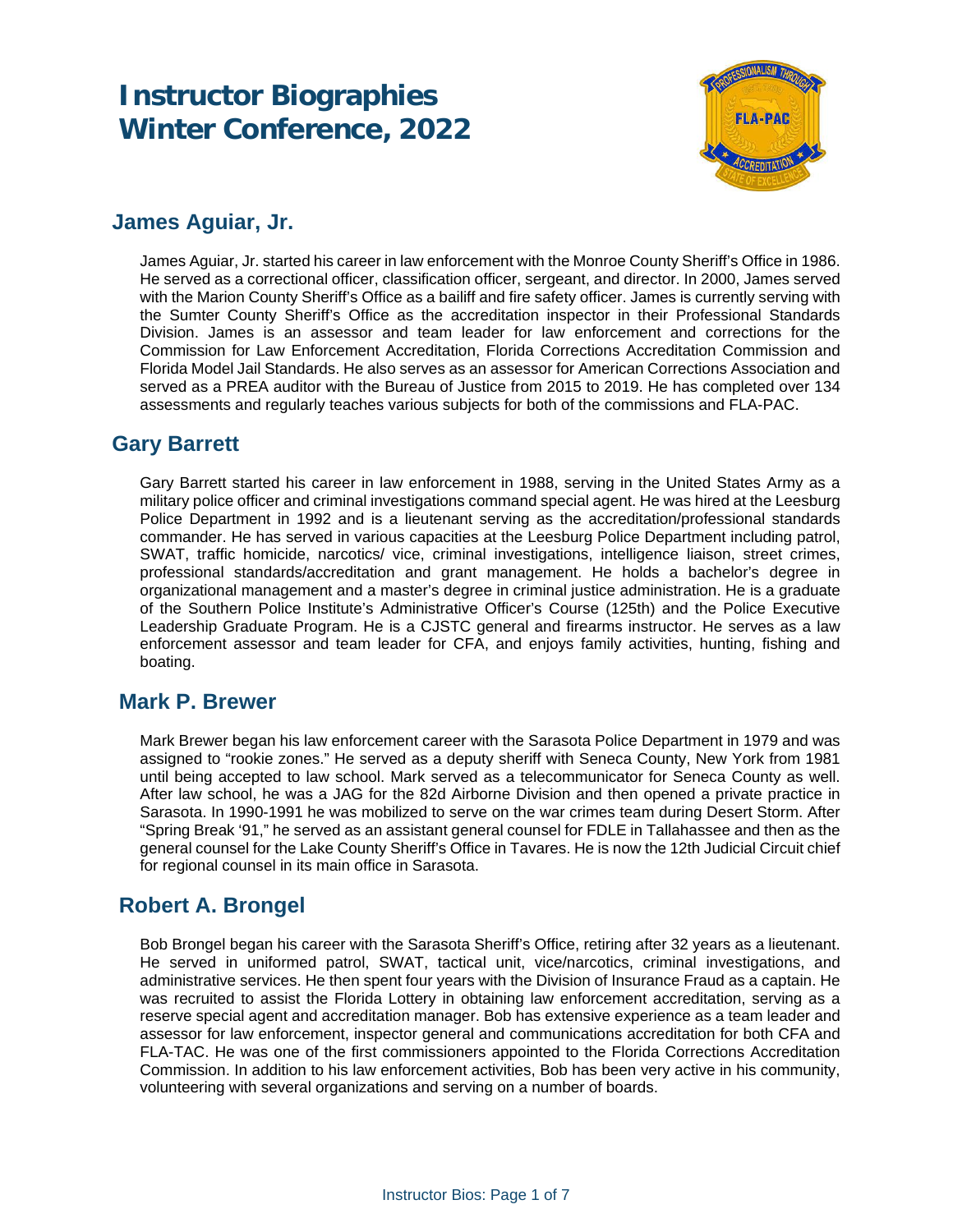## **Juli Brown**

Juli Brown is the Northeastern Accreditation Coordinator for the Florida Sheriffs Association. Juli serves as a Liaison between the Florida Accreditation Office and Sheriff's offices seeking initial accreditation by CFA. Juli has 15 years of experience in accreditation - 10 years as the accreditation manager for the Fish and Wildlife Conservation Commission, Division of Law Enforcement. She has been a FLA-PAC Certified Accreditation Professional (CAP) since 2012, was awarded CFA Team Leader of the Year in 2015 and has conducted more than 70 mock and formal accreditation assessments as a CFA certified Assessor and Team Leader.

## **Dawn Case**

Dawn E. Case began her career in 1986 with Florida's Department of Children and Families (formerly the Department of Health and Rehabilitative Services), Office of Inspector General, where she held numerous investigative positions including six years as its chief of investigations. After 16 years with the Department of Children and Families, Office of Inspector General, she held the positions of director of investigations and deputy inspector general in the Executive Office of the Governor's Chief Inspector General's office. After eight years with the Office of the Chief Inspector General, she returned to the Department of Children and Families as inspector general where she served in that capacity for approximately 15 months before returning to the Governor's office as deputy chief inspector general. In October 2016, Ms. Case became the inspector general for the Florida Department of Management Services. During her tenure as inspector general, the Florida Department of Management Services investigative function achieved accredited status in October 2018. Ms. Case returned to her previous position as the deputy chief inspector general in the Chief Inspector General's Office in June 2019. Ms. Case earned her bachelor and master's degrees from Florida State University. Ms. Case is a certified inspector general, a commission member on the Commission for Florida Law Enforcement Accreditation, and serves as the first vice-president of the Association of Inspectors General, Florida Chapter.

# **Richard Cerniglia**

Richard J. Cerniglia is a retired Supervisory Special Agent with the Drug Enforcement Administration (DEA) with over 25 years of overall law enforcement experience and 21 years of narcotics investigations, management, and training experience. During his time with the DEA, he was assigned to, and conducted, investigations as a special agent in the Miami Field Division, the Cleveland Resident Office, and the Norfolk Resident Office. He was also assigned to the DEA's El Paso Intelligence Center, where he served as a watch officer, training officer, security officer, and as the lead liaison and briefing officer. As the Resident Agent in Charge of the Cincinnati Resident Office, he directed special agents along with state and local task force officers in all aspects of complex federal drug and money laundering investigations; and developed a highly successful clandestine laboratory awareness training program that served to educate state and local law enforcement officers, fire department personnel, and emergency medical service unit members in identifying and approaching clandestine laboratories. During the last part of his career he was assigned to the DEA Headquarters as a staff coordinator in the Office of Enforcement Operations in the Mexico and Central America Section where he coordinated highly sensitive international investigations and enforcement operations, worked closely with field personnel and the interagency on various operational issues, met and worked with foreign counterparts, and facilitated the arrest and prosecution of individuals and criminal organizations through the coordination and management of highly sensitive domestic and global criminal investigations.

#### **Vince Dauro**

Vince started his law enforcement career in 1978 with the Oxford Police Department in Mississippi. He returned home and joined the Huntsville Police Department in Alabama in 1982 and continued there for over 31 years. During his tenure with Huntsville, he worked in all areas of the agency, retiring as the senior captain with the department. He has worked with accreditation since 1998, serving as an accreditation manager for Huntsville PD and as an assessment team leader for CALEA. He is a graduate of the FBI National Academy and lives and works from his home in the Huntsville area. He is the current president of the Huntsville-Madison County Public Safety Chaplain's Board. Vince joined CALEA in June of 2013 and serves as the regional program manager for the Southeast and Caribbean regions.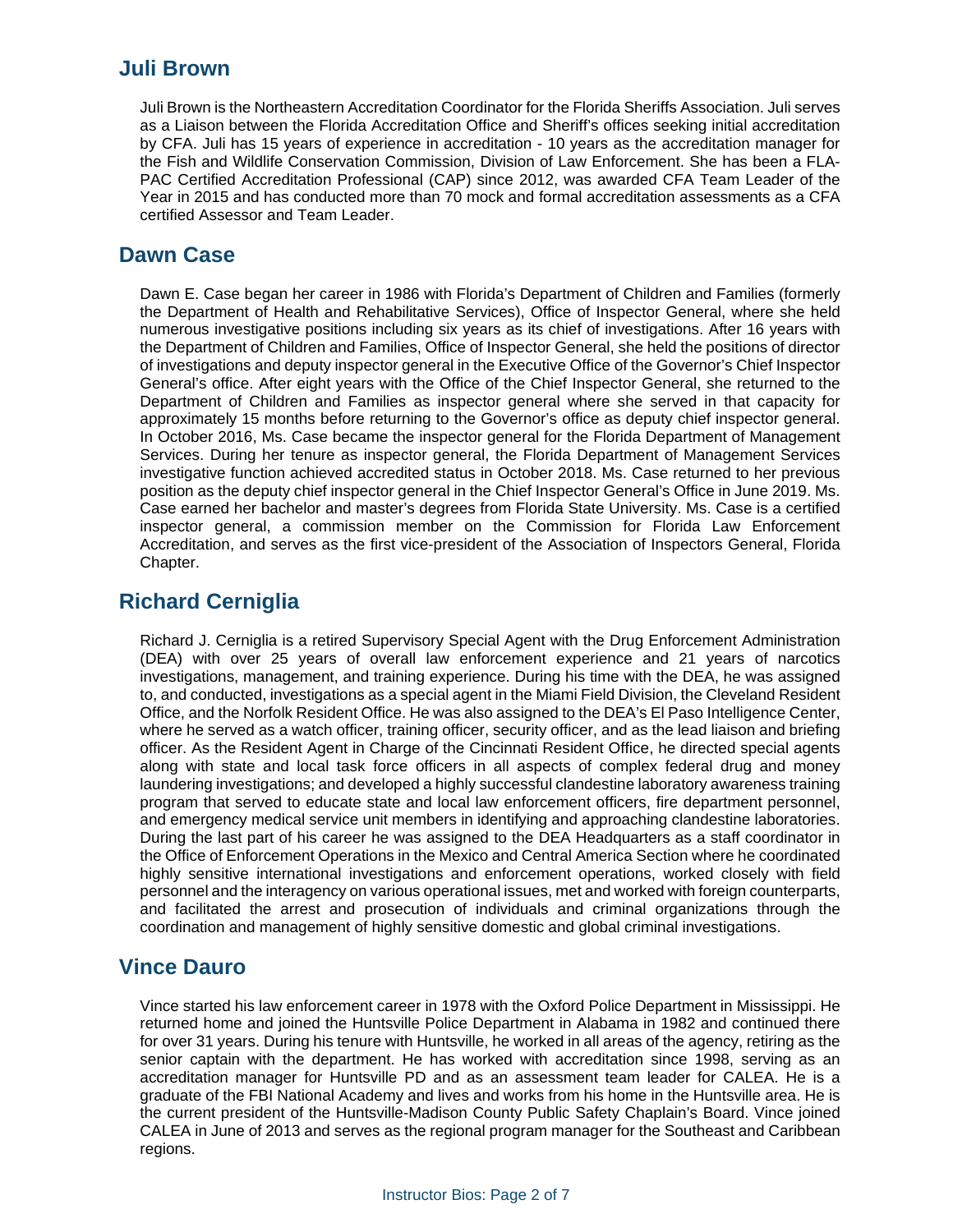# **Carolyn DeGraff**

Carolyn DeGraff is the Accreditation & Grant Coordinator for Casselberry Police Department. She has a love of anything technology related and a passion to bring useful technology to her agency to improve upon processes and procedures. She has worked in law enforcement for 4 years, previously working with the Ocala Police Department before moving to the Orlando area.

#### **Natalia Duran**

Ms. Natalia Duran began her career with the Miami-Dade Fire Rescue Department as a Fire Rescue Dispatcher in 1976. Quickly moving up in rank to supervisor in 1980. In 1986 she was promoted to Fire Communications Officer, managing the Operations, Training and the EMD Quality Assurance for Miami-Dade Police Department of the Communications Center. She retired in 2012, after 36 years of service. Since 2012, as an adjunct instructor for the APCO Institute, Natalia has provided training to 911 Emergency Communication Specialist across the country and as far as Baja California, Mexico's 911 centers. As the State Coordinator for the FL-APCO Telecommunicator Emergency Response Taskforce Team (FL-TERT) she works with Police & Fire agencies in Florida in the deployments of Emergency Communication Specialist who are trained to deploy to assist a 911 center during hurricanes such as Hurricane Irma 2017, Hurricane Michael 2018, Hurricane Sally 2020, Hurricane Ida 2021. A CISM/Peer Support Team Lead for MDFR, she continues to work in supporting our emergency responders. A humbling experience, she worked at the SURFSIDE Collapse (2021) site providing peer support to emergency responders as Operations Chief. A graduate of the Certified Public-Safety Executive Program (2017) through APCO International, Natalia has proven to be a leader in our 911 industry and continues to make a difference. A proud mother of two Marine Vets and grandmother of six, she enjoys traveling, training, and meeting many of her brothers and sisters in public safety.

### **Nicholas Haupt**

Nicholas Haupt is an independent law enforcement accreditation professional with a decade and a half experience assisting agencies across the United States in various capacities. Specializing in accreditation, he has been recognized and trained at the state and national level by the Commission on Accreditation for Law Enforcement Agencies (CALEA); Commission for Florida Law Enforcement Accreditation (CFA); ANSI National Accreditation Board (ANAB); and International Association of Law Enforcement Planners (IALEP). He holds a Bachelor of Public Management with a minor in criminal justice from Florida Atlantic University.

#### **Steve Hougland**

Steve Hougland is the Director of Research and Accreditation at the Florida Sheriffs Association where he led the effort to create FSA's Accreditation Assistance Program. He retired in 2010 after a 30-year career in Florida law enforcement. Steve was the Accreditation Manager (CALEA and CFA) at the Orange County Sheriff's Office and successfully led the Division of Alcoholic Beverages and Tobacco (ABT) and the Florida Fish and Wildlife Conservation Commission (FWC) to initial CFA accreditation. He also was an assessor, team leader, and CFA trainer and conducted numerous mock and onsite assessments. Steve received CFA's Neil J. Perry and Assessor of the Year awards.

#### **Areaka Jewell**

Areaka Jewell is the accreditation manager at the Sarasota Police Department. She began her career in law enforcement with the Key West Police Department in 2002, where she served in uniformed patrol, special operations, the training unit, accreditation, and information services. Areaka retired as a lieutenant in 2018 and moved her family to Sarasota to start a second career. She is a team leader for CFA law enforcement assessments, completing over 20 assessments. She enjoys cross-country road trips with her family and do-it-yourself projects. Areaka is the founder of the Accreditation Academy.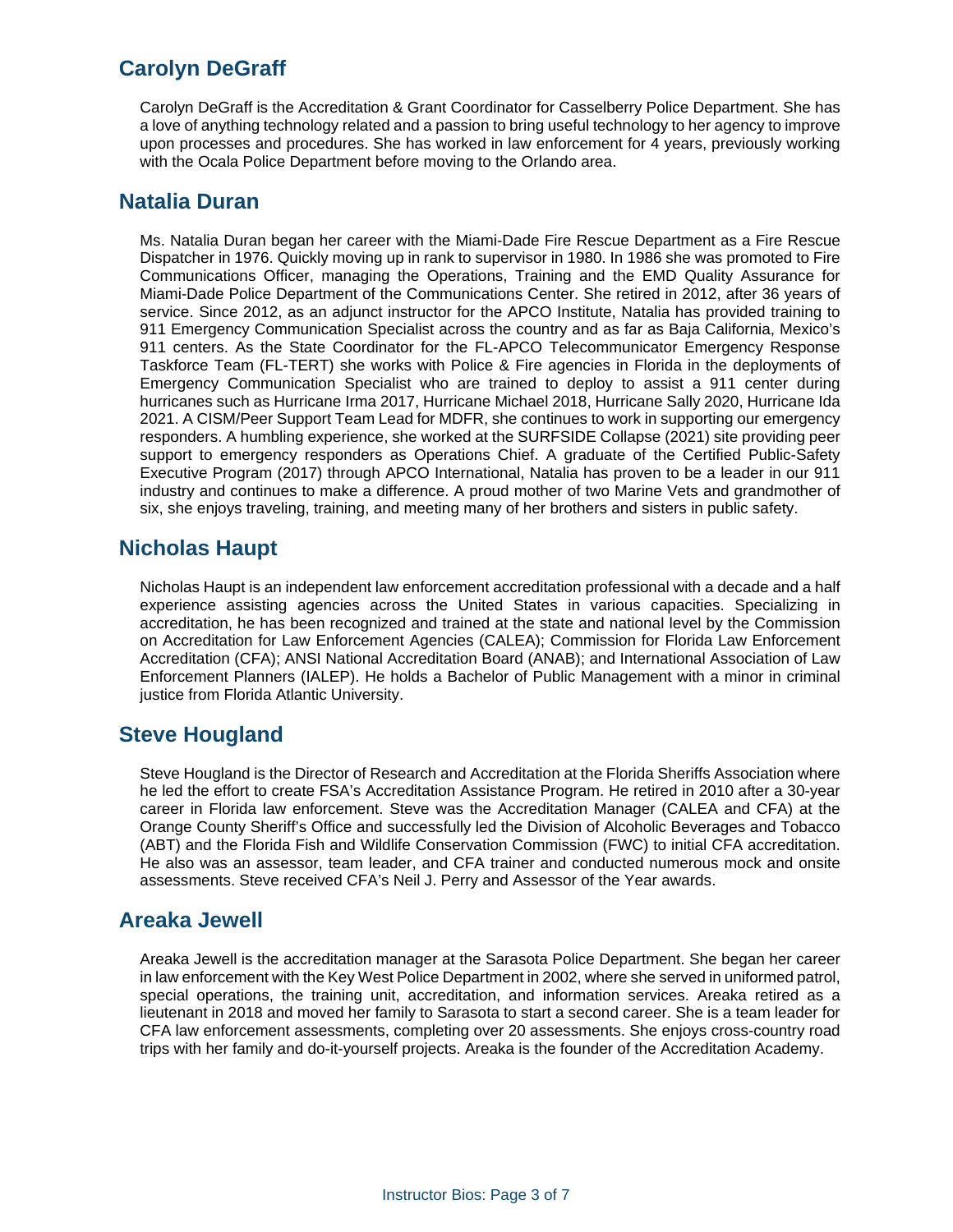## **Jack Jordan**

William "Jack" Jordan has over 45 years of experience in law enforcement. His experiences include being a traffic homicide investigator for the Clearwater Police Department, an assistant state attorney in Florida, (6th Judicial Circuit), and undersheriff and legal counsel for the Sumter County Sheriff's Office. Mr. Jordan earned his Bachelor of Science degree from Eckerd College, and his doctor of jurisprudence from the Cumberland School of Law at Samford University, and he is a member of the Florida Bar. He is also a member of the United States Supreme Court Bar. He is a graduate of the FBI National Academy at Quantico, VA, Session 211. He has been an adjunct professor for over 30 years, teaching legal and management classes at both the bachelor and masters level.

#### **Oscar Kieffer**

Oscar is currently the accreditation manager for the City of Palmetto Police Department, with a background in customer service management prior to his employment with the police department. He successfully got the agency re-accredited in 2016 and 2019. He served as the Training committee chair for the FLA-PAC from October 2016 – February 2018, and was appointed to 2nd vice president of the FLA-PAC in February 2018. He is an active assessor and team leader for CFA.

#### **Jeff Kilpatrick**

Jeff Kilpatrick is currently the Accreditation Manager for Alachua County in Gainesville, FL. Jeff has been with Alachua County for more than 23 years. Prior to being appointed to his current position, Jeff spent 20 years as a Program Supervisor with the Department of Court Services where he oversaw Pretrial Release and Supervision, Misdemeanor Probation, Day Reporting and EM/GPS Home Confinement. Jeff has a Bachelor of Science degree in the Administration of Criminal Justice from California State University Long Beach and a Master's degree in Business Administration from California Coast University. Jeff received his Certified Public Manager (CPM) through Florida State University in 2007. Jeff is also a graduate of the FBI National Academy. Jeff is a past President of Association of Pretrial Professionals of Florida (APPF); a former Commissioner for the Florida Corrections Accreditation Commission (FCAC); and is the immediate past President of National Association Pretrial Service Agencies (NAPSA). Jeff spend 21 years as a criminal investigator for the U.S. Coast Guard prior to joining Alachua County. Jeff was instrumental in developing and implementing the Florida Statewide Pretrial Risk Assessment Instrument and the revalidation of this tool, the Florida Pretrial and Probation Accreditation Standards administered through FCAC and the National Pretrial Accreditation Standards administered through NAPSA. When not working, Jeff enjoys reading, golf, traveling and working on his project cars.

#### **Julie Leftheris**

Julie Leftheris serves as the Inspector General and Director of Compliance for the State University System of Florida. She previously spent 9 years as the Inspector General for the Florida Department of Highway Safety and Motor Vehicles and previously as the Deputy Inspector General for the Florida Lottery. Julie has worked in the Inspector General community for 28 years working in both auditing and investigative functions. Julie is a graduate of Florida State University with degrees in both Finance and Accounting. She has obtained the professional certifications of Certified Inspector General, Certified Public Accountant, Certified Internal Auditor, Certified Fraud Examiner, and Certified Information Systems Auditor. Julie currently serves as a board member of the Florida Association of Inspectors General and the Leon County School Board. She is a current Commissioner for the Commission for Florida Law Enforcement Accreditation.

#### **Tammy Matthews**

Tammy Matthews is the inmate programs and accreditation manager for the Okaloosa County Department of Corrections. She has been with the department for 20 years. She supervises all inmate programs, including visitation, commissary, education, and re-entry programs. As the accreditation manager, she ensures policies and practices meet or exceed Florida statutes and established FMJS and FCAC standards. Ms. Matthews has conducted assessments for correctional facilities and pre-trial agencies throughout Florida. She earned her undergraduate degree from Emory University and holds a master's degree in clinical psychology from University of West Florida. She is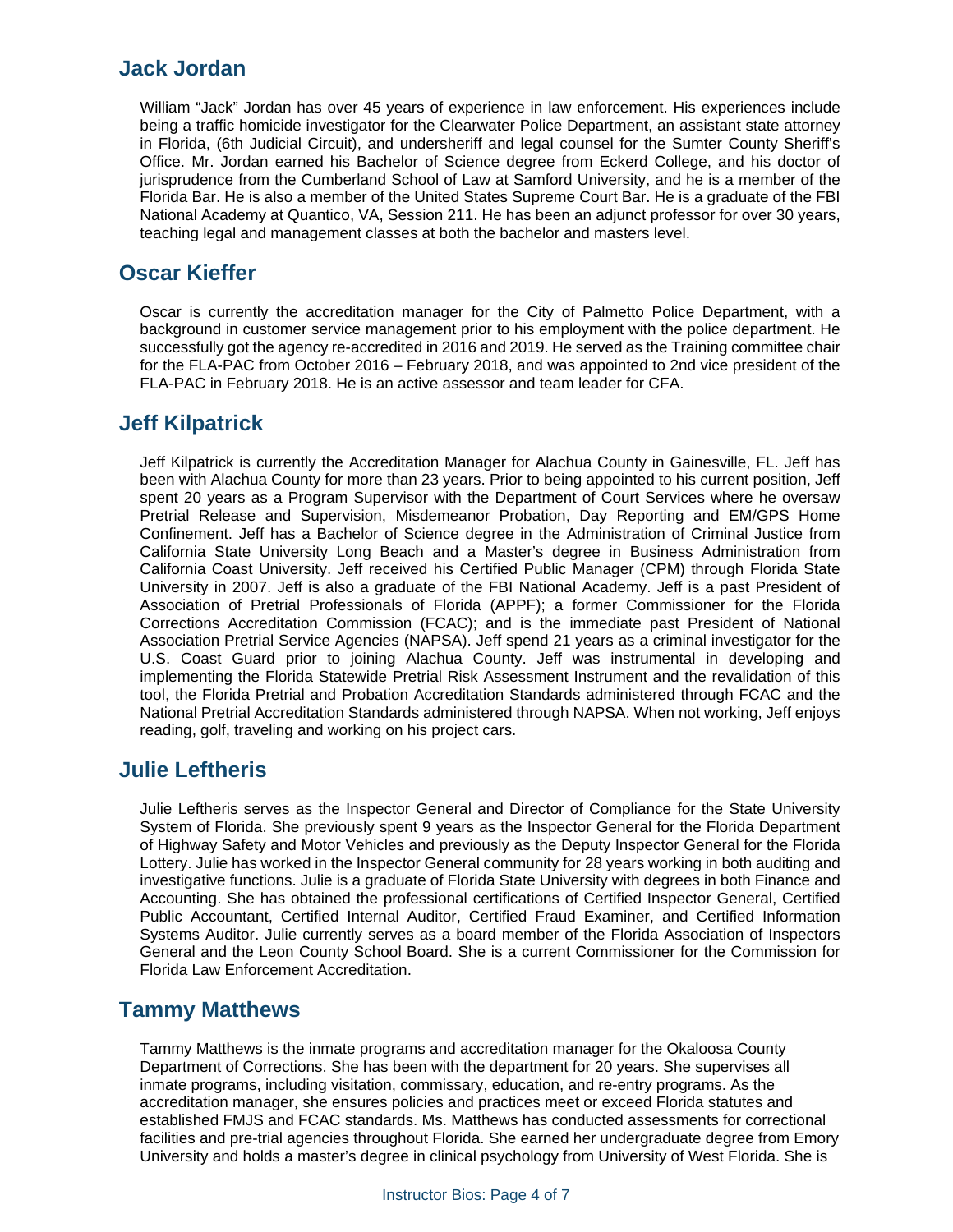an active member of the FLA-PAC, currently serving as its public relations director. She was selected as the FCAC Accreditation Manager of the Year in 2012 and Team Leader of the Year in 2019. She is a certified accreditation professional (CAP).

## **Flora Miller**

Flora Miller started her career in state government in 2000 in Public Assistance Eligibility and Public Assistance Fraud Investigations, joining the Office of Inspector General in approximately 2003 as a regional investigator and regional investigator supervisor. She currently serves as both a regional investigator, covering portions of the Central, Northeast, SunCoast, and Southeast Regions, and as the accreditation manager for her agency. Mrs. Miller is a team leader for Inspector General assessments for the Commission for Florida Law Enforcement Accreditation (CFA), completing over 25 assessments (mock, formal, and technical assists) as both a team leader and team member. She has completed approximately 20 peer reviews as both a team leader and team member for the Association of Inspectors General (AIG) Peer Review Committee. She is the chair of the AIG's Peer Review Committee. Mrs. Miller is an instructor for the Florida Police Accreditation Coalition (FLA-PAC) and the AIG Institute. She holds certifications as a certified inspector general investigator (CIGI) and certified accreditation professional (CAP). In her downtime, Mrs. Miller is active in the martial arts community with her husband, sanctioning amateur competitive events through the Florida Boxing Commission and in the Bahamas.

#### **Marie Reese**

Marie Reese joined the Naples Police Department in August of 2010 as the Accreditation Manager. She serves as an assessor and team leader for CFA and participates in mock assessments. She serves on the FLA-PAC Training Committee and the FLA-PAC Professional Standards Committee. She is a FLA-PAC conference first-timer mentor. She is certified accreditation professional (CAP). Prior to moving to Naples, she was employed for many years by Penn State University.

## **Doug Robertson**

Chief Doug Robertson came to the Wilton Manors Police after a distinguished law enforcement career in Upstate New York, where he rose through the ranks from dispatcher to serve as Chief of Police for nearly 12 years. In addition to his law enforcement command experience, he served as an instructor at the Central New York Regional Police Academy and an adjunct faculty member of the Public Safety Training Center at SUNY Onondaga Community College in Syracuse, NY. Chief Robertson has 29 years of accreditation experience after having been named accreditation manager for the North Syracuse Police Department back in 1990. In 2005, he was the primary author of the New York State's Division of Criminal Justice Services Accreditation Manager Training Tutorial. In 2006, former New York Governor Pataki appointed Robertson to a seat on the New York State Law Enforcement Accreditation Council (Commission). Over the last 29 years, he has served as an assessor and team leader in New York and continues to serve in those roles for CFA here in Florida. Doug has conducted over 36 mock and on-site assessments in both states and is an active member of the FLA-PAC and the training committee. He is a proud grandfather to his five grandchildren.

## **Gary Robinson**

Gary Robinson started his career with the West Palm Beach Police Department in 1973, retiring as a Captain in 2004. He served in a broad range of assignments, including communications, patrol, special investigations, criminal investigations, training, property and evidence, and administration, among others. He served as the accreditation manager from 1997-2004. He served as the Major over Support Services Bureau for the Port St. Lucie Police Department from 2004 to 2012. With the Palm Beach County Sheriff's Office since 2012, he currently serves as the Unit Manager over Staff Inspections and the law enforcement accreditation manager. He holds an MBA and graduated from the Southern Police Institute, 82nd Administrative Officers Course. He's been involved in accreditation at some level since 1989; continuously since 1997, including as an assessor and team leader for CFA since 1999; CALEA assessor and team leader 2001-2012. Certified Accreditation Professional since 2010. CFA Assessor of the Year 2012 and Team Leader of the Year 2019. Individual recognition, IACP Webber-Seavey Award, 1995. He is a former FLA-PAC Treasurer and PAC-CHAT editor. He has served as a CFA SRIC member 2006 – 2009 and currently since 2019. Gary has completed over 88 law enforcement and Inspector General assessments; 64 as team leader.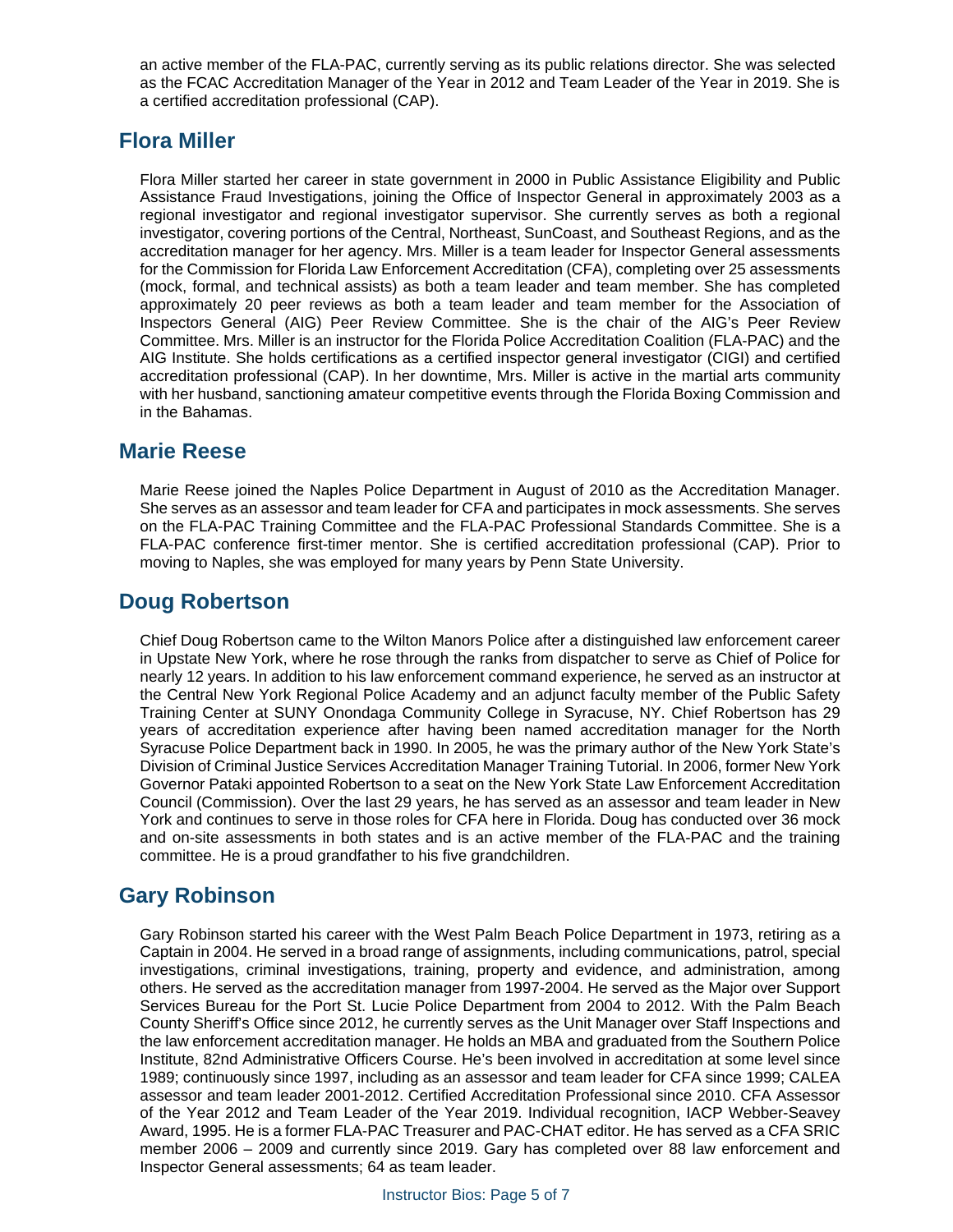# **Frank Ruggiero**

Major Frank Ruggiero has been in law enforcement since 1990 and currently works for the Tarpon Springs Police Department (TSPD). Prior to his promotion to major in 2021, he served as the accreditation manager and supervisor of training, hiring, recruiting, traffic homicide, and special events. Major Ruggiero began teaching at the Pasco/Hernando State College in 2000 as a lead instructor and has taught more than 50 different academy classes. He is currently CJSTC certified in the areas of firearms, police driving, defensive tactics, medical first responder, dart firing stun guns, and general topics. He has been on the FDLE Curriculum Maintenance Board since 2006. He has been a member of the St. Petersburg College Training Advisory Board since 2005. He has presented for several different organizations including the Property Evidence Association of Florida (PEAF), the State of Florida Crime Watch Organization, FLA-PAC, and for several city commissions. Major Ruggiero has been a CFA assessor since 2012 and a CFA team leader since 2016. He is also a member of CFA SRIC and a Certified Accreditation Professional. Until his promotion in 2021 he served as the FLA-PAC Training Committee chairperson. He is a graduate of the University of Louisville's SPI Command Officer Development Course class #77. His awards include Officer of the Year 2004 and 2018, Best New Crime Watch Program for State of Florida 2011, Certified Public Pension Trustee (FPPTA), Best Instructor PHSC (multiple times), and the TSPD Award of Excellence.

#### **Kim Wachter**

Ms. Wachter began her career in law enforcement in 2002, as an intelligence analyst with the Florida Department of Law Enforcement. She is a 2004 graduate of the FDLE Analyst Academy. During her career with FDLE, she worked in the Melbourne Field Office, in the Orlando Region. Her assignment to the field office included working as the analyst with Special Agents handling public corruption, economic crimes, violent crimes, narcotics investigations, and cold case homicides. In 2007, she began working with the Indian River County Sheriff's Office as an Investigative Analyst. There, she worked in the Investigations Unit with detectives assigned to persons and property crimes, as well as the detectives assigned to the Multi Agency Criminal Enforcement Unit, specifically handling narcotics investigations and Intelligence (gangs and drugs). In 2012, Ms. Wachter was hired by the Sebastian Police Department as their Crime Analyst and Accreditation Manager. In 2013, she became an accreditation assessor and has traveled around the state to assess other law enforcement agencies to determine their compliance with the state accreditation standards. In 2015, Ms. Wachter was promoted to Administrative Supervisor where her duties included continuing as the crime analyst and accreditation manager but also supervising the Records Unit and Logistics Unit. While with the Sebastian Police Department, she had the privilege of serving as their accreditation manager for two assessments (2014 and 2017), the last of which recognized the Sebastian Police Department as an Excelsior agency with the Commission for Florida Law Enforcement Accreditation (CFA). In 2017, Ms. Wachter moved to Tallahassee where she now serves as a Senior Management Analyst Supervisor with the Department of Financial Services, Division of Investigative and Forensic Services. Her duties include supervising the Division's public records specialists and acting as the Division's accreditation manager. In October 2018, the Division proudly received their initial accreditation with CFA and received their first reaccreditation award in October 2021.

#### **William Walls**

William "Billy" Walls is a senior program manager for the Florida Accreditation Office and is responsible for assisting agencies in the Southeast Florida region. He has previously been an active assessor and team leader for CFA and has over twenty years of law enforcement experience. His career began in municipal law enforcement with the Havana Police Department. He then moved to the Tallahassee Police Department. While with TPD, he served as a patrol officer, DARE officer, and fraud investigator. Billy was hired in 2000 by the Florida Department of Environmental Protection, Office of Inspector General as an investigative lieutenant and in 2002 he was promoted to captain. In 2003, he was promoted to the chief of training in the Division of Law Enforcement. In that position, he was a was a member of the State Law Enforcement Chiefs Association and a member of the Training Center Directors Association, Chairing Region 15 which oversaw funding for all state law enforcement officer advanced training. Billy holds a bachelor's degree in business administration from Flagler College and is instructor certified through the Criminal Justice Standards and Training Commission.